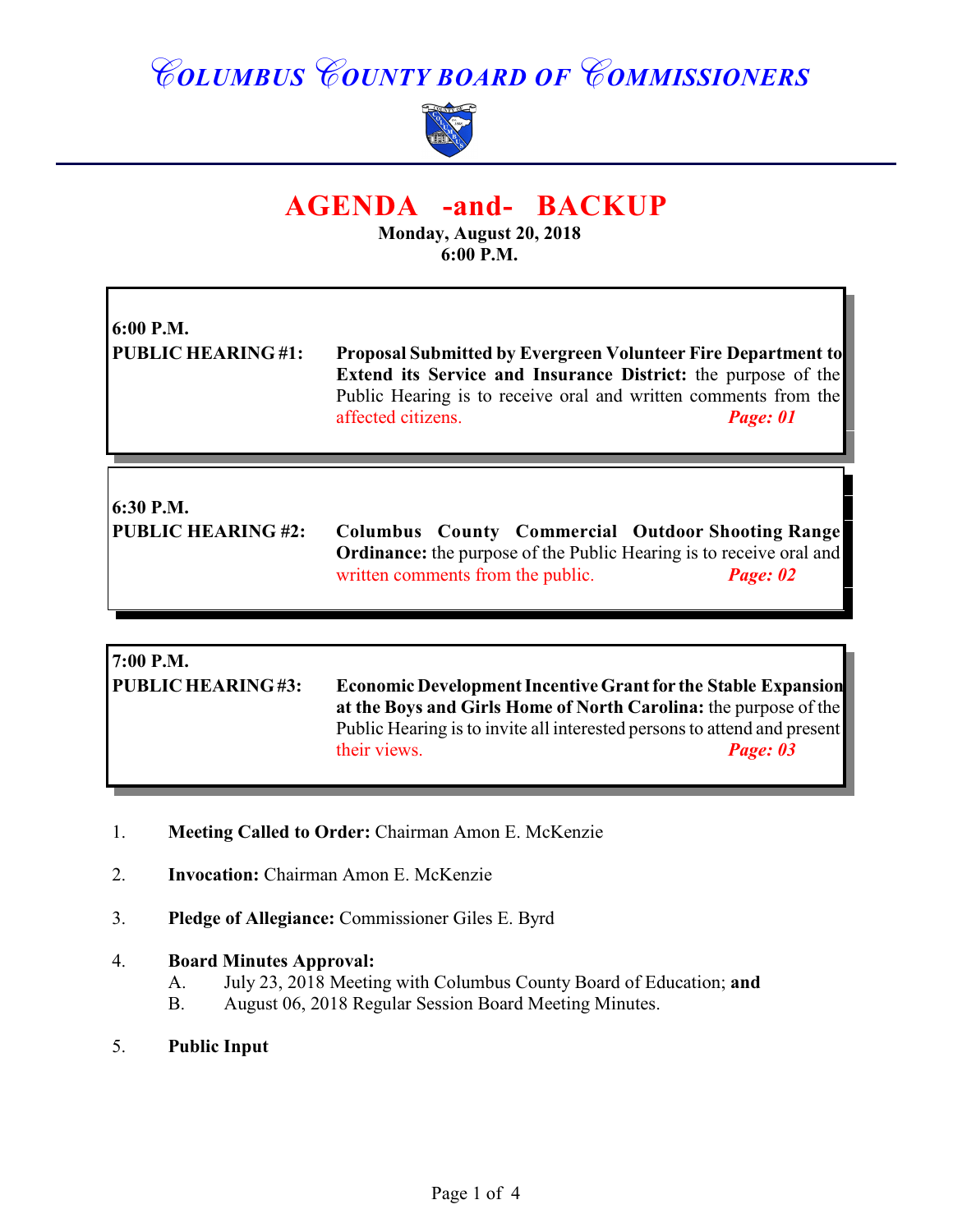6. **Presentation - 3<sup>rd</sup> Annual SFC Matthew McClintock Memorial Golf Tournament:** Kelly Johnson, President of the Fairmont Chamber of Commerce, will deliver a presentation.

*Pages: 04 - 07*

**(Kelly Johnson will be in attendance to deliver presentation and answer any questions the Commissioners may have.)**

**7. Fire and Rescue - Evergreen Volunteer Fire Department:** Craig Rogers, Chairman of the Board of Directors, is requesting approval of the extension of the fire service and proposed insurance district for the Evergreen Volunteer Fire Department as represented in the GIS produced map. **(The required Public Hearing was conducted on this date at 6:00 P.M.)** *Pages: 08 - 11*

**(Craig Rogers will be present to explain and answer any questions the Commissioners may have.)**

- 8. **Human Resources- Departmental Update:** Virginia Taylor, Human Resources Director, will deliver a departmental update. *Pages: 12 - 14* **(Virginia Taylor will be present to deliver update and answer any questions the Commissioners may have.)**
- 9. **Maintenance Approval of Quote from Pure Maintenance:** Larry Hayes, Maintenance Director, is requesting Board approval of the quote for \$51,137.66 to remediate the mold and mildew in the closed Detention Center. *Pages: 15 - 22* **(Larry Hayes will be present to explain and answer any questions the Commissioners may have.)**
- 10. **Maintenance Closed Detention Center Cell Component Removal:** Larry Hayes, Maintenance Director, is requesting Board approval of quote form Rewine Welding and Fabrication to remove inmate cell bars, beds and benches from the closed Detention Center. *Pages: 23 - 27*

**(Larry Hayes will be present to explain and answer any questions the Commissioners may have.)**

- 11. **Maintenance Historical Courthouse Veterans Memorial Refurbishment:** Larry Hayes, Maintenance Director, is requesting Board approval of the quote from Cole Monument Works for the refurbishment of the Veterans Memorial. *Pages: 28 - 30* **(Larry Hayes will be present to explain and answer any questions the Commissioners may have.)**
- 12. **Maintenance Historical Courthouse Veterans Memorial Refurbishment:** Larry Hayes, Maintenance Director, is requesting Board approval of the quote from Delton Patrick.

*Pages: 31 - 32*

**(Larry Hayes will be present to explain and answer any questions the Commissioners may have.)**

13. **Social Services - Monthly Administrative Update:** Algernon McKenzie, Social Services Director, will deliver the Monthly Administrative Update. *Pages: 33 - 39* **(Algernon McKenzie will be present to explain and answer any questions the Commissioners may have.)**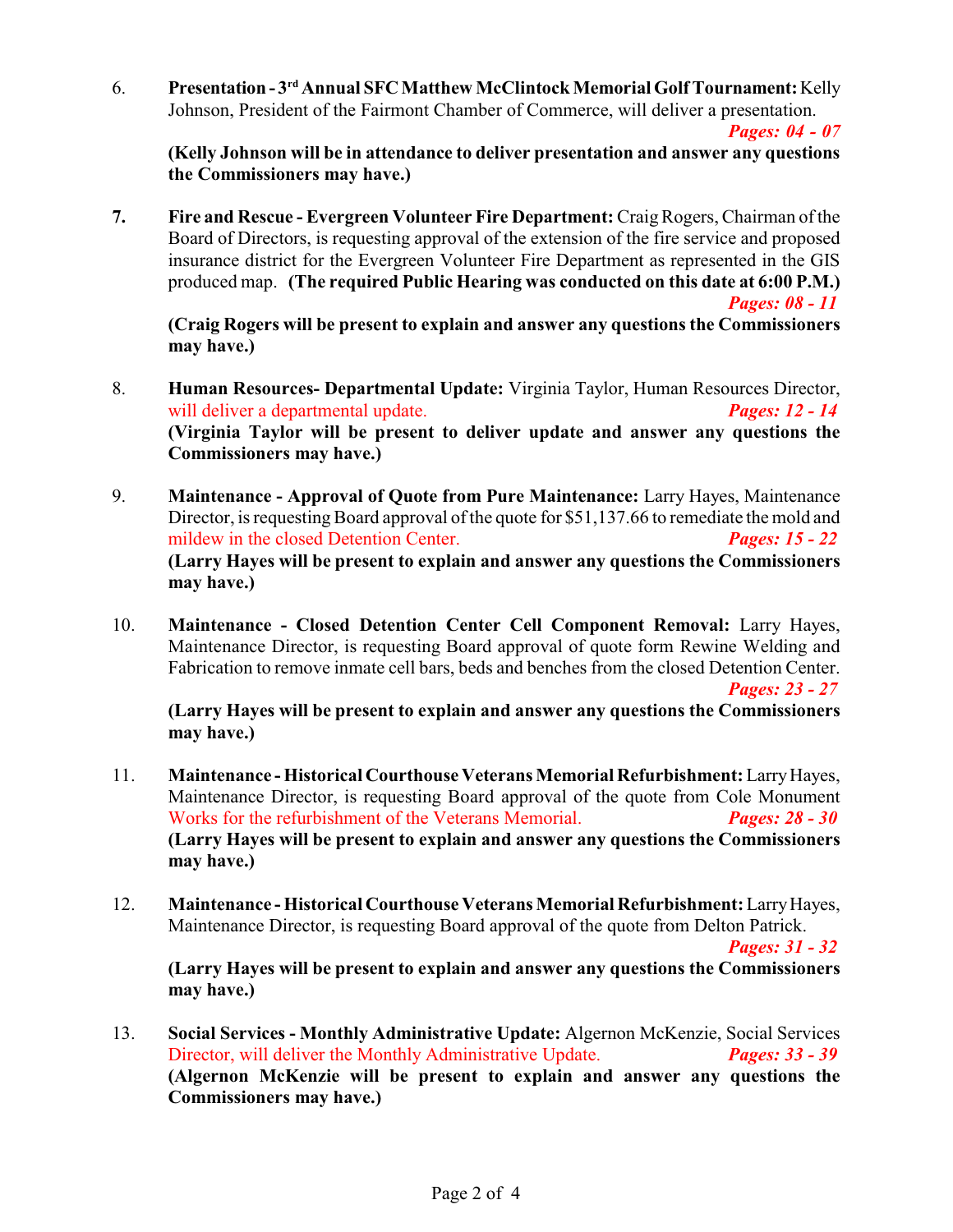- 14. **Social Services Energy Programs Energy Outreach Plan 2018/19:** Algernon McKenzie, Social Services Director, is requesting Board approval of the Energy Programs Outreach Plan 2018/19. *Pages: 40 - 42* **(Algernon McKenzie will be present to explain and answer any questions the Commissioners may have.)**
- 15. **Planning Proposed Columbus County Commercial Outdoor Shooting Range Ordinance:** Samantha Alsup, Planning Director, is requesting the Board to approve the Proposed Columbus County Commercial Outdoor Shooting Range Ordinance, on its first reading. **(The required Public Hearing was conducted on this date at 6:30 P.M.)**

*Pages: 43 - 54*

**(Samantha Alsup will be present to explain and answer any questions the Commissioners may have.)**

16. **Emergency Services - Radio Coverage:** Kay Worley, Emergency Services Director, will make a presentation on the radio coverage in Columbus County. *Page: 55* **(Kay Worley will be present to explain and answer any questions the Commissioners may have.)**

#### **RECESS REGULAR SESSION and enter into COMBINATION MEETING of COLUMBUS COUNTY WATER and SEWER DISTRICTS I, II, III, IV and V BOARD MEETING**

17. **Columbus County Water and Sewer Districts I, II, III, IV and V - Approval of Board Meeting Minutes:**

July 16, 2018 **Combination Meeting** of Columbus County Water and Sewer Districts I, II, III, IV and V Board Meeting **(5 sets)**

### **ADJOURN COMBINATION MEETING of COLUMBUS COUNTY WATER and SEWER DISTRICTS I, II, III, IV and V BOARD MEETING**

#### 18. **Consent Agenda Items:** *Pages: 56 -105*

- A. Budget Amendments; **and Pages: 56-59**
- B. Tax Releases and Refunds. **Pages: 60-105**
- 19. **Discussion Additional Funds Request Made by Columbus County Schools:** Chairman Amon E. McKenzie would like to conduct a discussion. *Pages: 106-107* **(Chairman McKenzie will be present to explain and answer any questions the Commissioners may have.)**

#### 20. **Comments:**

- A. Department Managers;
- B. Board of Commissioners;
- C. County Manager; **and**
- D. County Attorney.